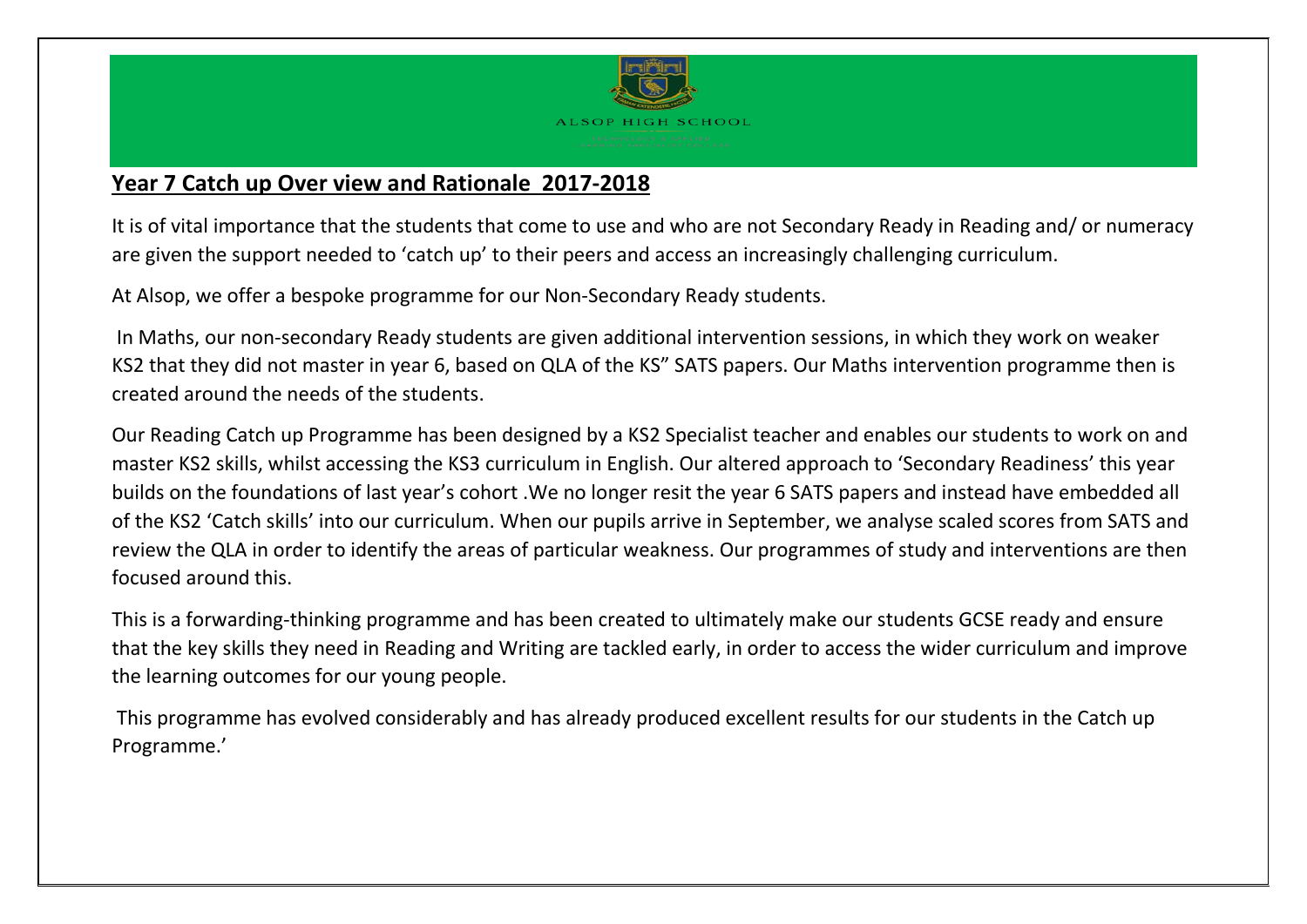

## **Nurture Programme**

Those students identified as significantly below secondary Ready standard follow an alternative programme delivered by trained KS2/3 specialists. 'The Nurture programme' has now completed its fifth year cycle. The program allows our most vulnerable and highest needs pupils to develop within a supportive and nurturing culture focusing on emotional needs and development as well as academic learning. There is a focus on literacy and numeracy attainment, self-esteem and social and communication skills. The program includes input from a speech and language therapist and educational psychologist.

Individualised literacy and numeracy lessons are designed to improve thinking, confidence, spoken English, grammar, reading, writing and numeracy skills of Year 7 pupils who had left primary school with attainment three or more years below their chronological age. The programme is based on current research on effective provision for pupils with below average attainment.

The programme is delivered by specialist SEN KS2/KS3 teachers and targets the lowest achieving 10% of pupils on entry to Year 7, and aims to accelerate their progress in English and Maths so that they can reach age-related expectations by the end of Year 8. The program has proven extremely successful at boosting attainment at Key Stage 3.

Pupils are identified after professional dialogue with Primary feeder schools has taken place, alongside Standardised Scores on entry. It is vital these pupils are identified as soon as possible to ensure barriers to learning are addressed and difficulties are worked on straight away.

The Programme combines the new National Curriculum for English at Key Stage 3 together with age-related expectations for literacy and English into one fully comprehensive acceleration programme. Pupils are assessed according to a learning continuum, which focuses on mastery of skills and working with much higher levels of confidence and independence.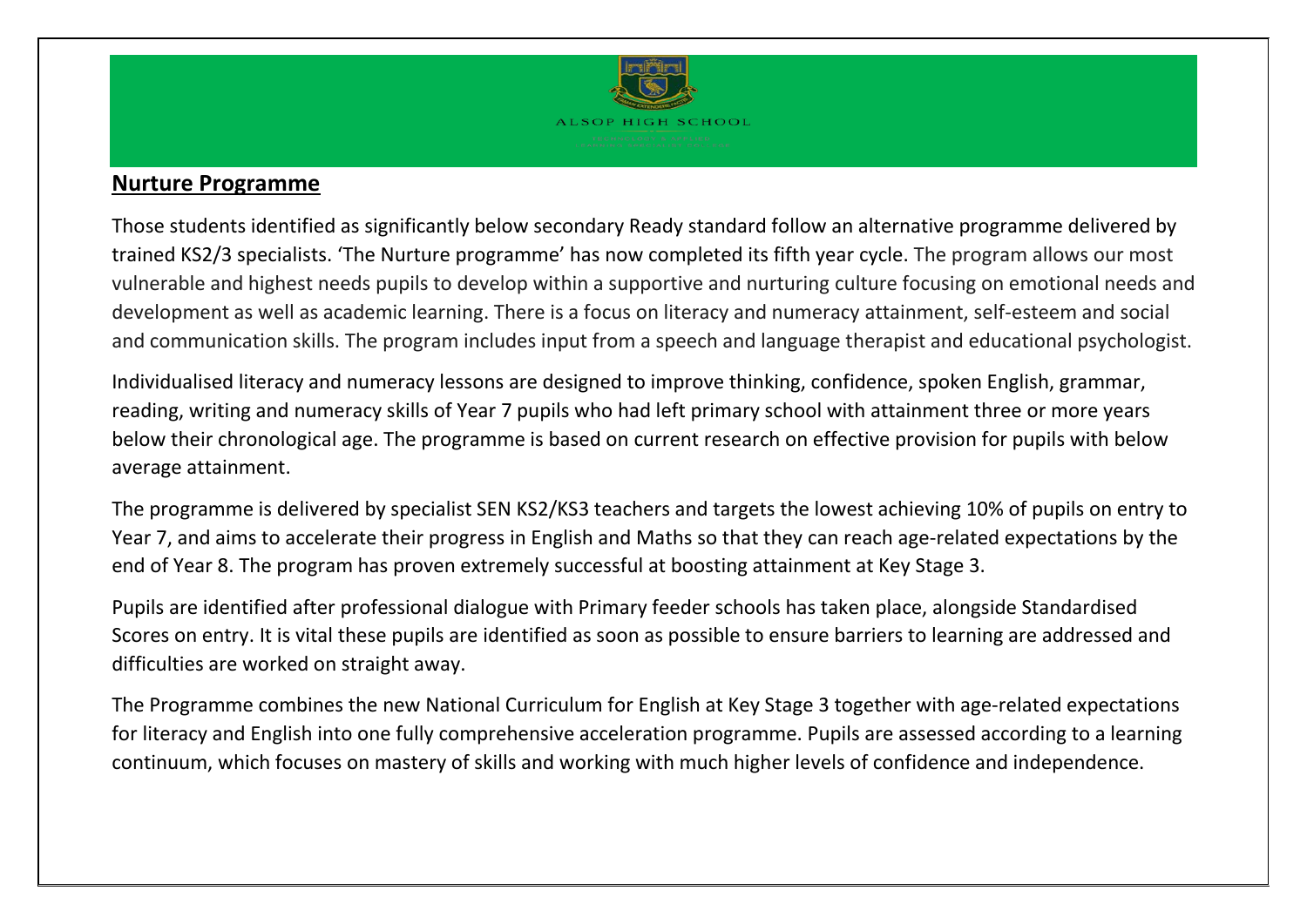

Pupils on this programme are dis-applied from their Humanities and Spanish lessons in Year 7 and in its place have additional Literacy/ Numeracy lessons. By year 8, pupils return to mainstream English lessons but have additional support with their Literacy/Numeracy skills in small withdrawal groups in replacement of Spanish.

### **Outcomes of the programme:**

- Accelerates student progression in reading and writing.
- Strengthens learners' confidence and resilience so that they can work with greater independence and fulfilment.
- Improved spoken English and communication.

#### **Targets**

All pupils are set challenging but realistic targets. Targets are based on knowledge of prior attainment, progress and context of pupils individually and collectively. They are a means of setting and agreeing with the pupils realistic expectations and developing a positive working environment. Targets are reviewed termly with the pupils.

## **2017**

In September 2017, 52 students were identified as Non Secondary Ready in Maths and a further 98 students were identified as Non Secondary Ready in Reading. We receive £40,000 as part of the Catch up Premium but we supplement this amount considerably from Pupil Premium funding as our Catch Up students are predominantly from the Disadvantaged cohort. In the academic year 2017-2018, an additional £50,000 will be added from the Pupil Premium funding to secure improved learning outcomes for our Catch up students and enable them to maximise their progress as they progress through to GCSE.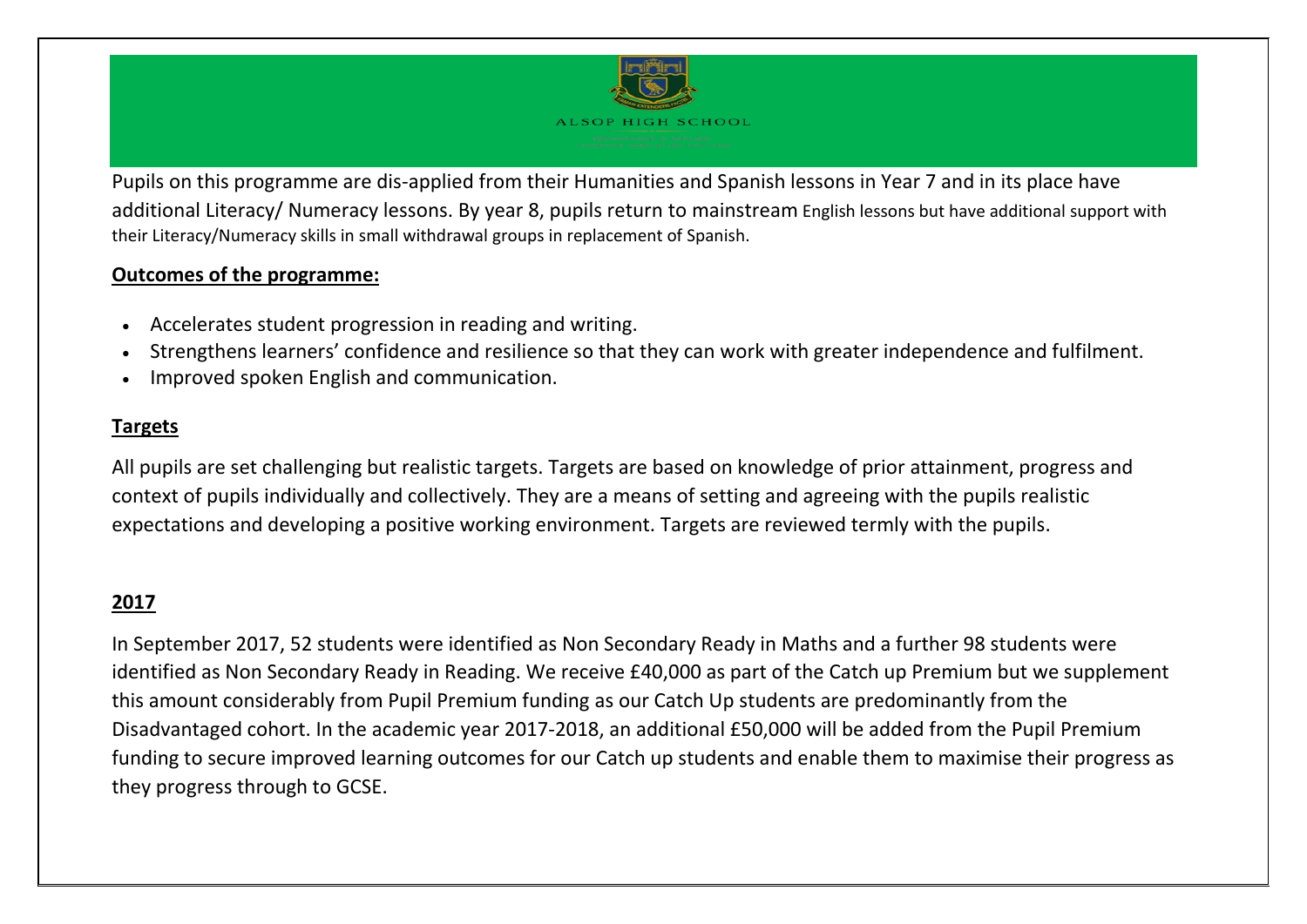

#### **Breakdown of Literacy and Numeracy Catch Up Strategy 2017-2018**

|                | <b>Strategy</b>                                                                                                                                                                                                                                  | Cost                                                                                                                                                                   | <b>Action</b>                                                                                                                                                                                                                                                                                                                                                                                                                                                                                                                                                                                          | <b>Staff</b>       | Impact                                                                                                                                          | <b>Monitoring and</b>                                                                                                                        |
|----------------|--------------------------------------------------------------------------------------------------------------------------------------------------------------------------------------------------------------------------------------------------|------------------------------------------------------------------------------------------------------------------------------------------------------------------------|--------------------------------------------------------------------------------------------------------------------------------------------------------------------------------------------------------------------------------------------------------------------------------------------------------------------------------------------------------------------------------------------------------------------------------------------------------------------------------------------------------------------------------------------------------------------------------------------------------|--------------------|-------------------------------------------------------------------------------------------------------------------------------------------------|----------------------------------------------------------------------------------------------------------------------------------------------|
| <b>Maths</b>   | Intensive KS2 maths catch up<br>programme<br>Differentiated programme for<br>Nurture group students                                                                                                                                              | 1x KS2<br>specialist<br>teacher<br>(E25,000)<br>1 x weekly<br>intervention<br>session x 2<br>groups<br>£10,000                                                         | Maths team to identify gaps in knowledge utilising Question level<br>analysis from KS2 Assessments<br>Pupils divided into three cohorts depending on extent of<br>KS2 gap<br>Students extracted in small intervention groups<br>Differentiated POS for students significantly below SR standard<br>working on key skills                                                                                                                                                                                                                                                                               | responsible<br>GWI | Improve scores from KS2<br>tests<br>Improved progress in key<br>skills                                                                          | evaluation<br>GWI to meet with<br>MAB to evaluate<br>progress and plan<br>accordingly for next<br>steps<br>Termly review<br>meeting with NLB |
| <b>English</b> | Programme is created and co-<br>ordinated and delivered by KS2<br>specialist teachers<br>NSR pathway fully integrated<br>into year curriculum offer to<br>ensure KS2 skills are covered but<br>not at expense of 'year 7<br>secondary readiness' | 2x KS2 teachers<br>(E50,000)<br>1 additional<br>staff member<br>Year 7 and year<br>8 Nurture<br>groups and 3 x<br>weekly NSR<br>intervention<br>sessions x 2<br>groups | KS2 skills fully embedded into year 7 curriculum model, forward<br>thinking programme<br>Analysis of scaled scores from SATS and QLA to identify<br>$\bullet$<br>areas of weakness to inform POS and interventions<br>Students extracted in small intervention groups<br>$\bullet$                                                                                                                                                                                                                                                                                                                     | <b>JBE</b>         | Increased numbers of<br>pupils assessed as<br>'secure' 'developing on<br>year 7 assessment<br>continuum and therefore<br>year 7 secondary ready | Termly review<br>meeting with NLB                                                                                                            |
| Reading        | Differentiated reading<br>programme created to maximise<br>the progress of all NSR pupils<br>and enable them to access the<br>KS3 curriculum                                                                                                     | Reading texts:<br>£500                                                                                                                                                 | Student access same reading assessments as year 7 students that are<br>on track.<br>SEN students receive books from set SEN reading pathway<br>$\bullet$<br>Alternative pathway created for NSR but do not receive SEN<br>$\bullet$<br>support<br>Texts approved by school council from Badger Learning Non<br>$\bullet$<br><b>Fiction Resources</b><br>Reading age tests completed in Autumn Term and completed<br>$\bullet$<br>again in Spring and summer term to evidence progression<br>Term 1- talk for writing - students give answers in full<br>$\bullet$<br>sentences, evidence from the text | <b>JBE</b>         | Increase in reading ages<br>across each cohort                                                                                                  | JBE to meet with CLH<br>JBE and CLH to<br>evaluate progress<br>and plan accordingly<br>for next steps<br>Termly review<br>meeting with NLB   |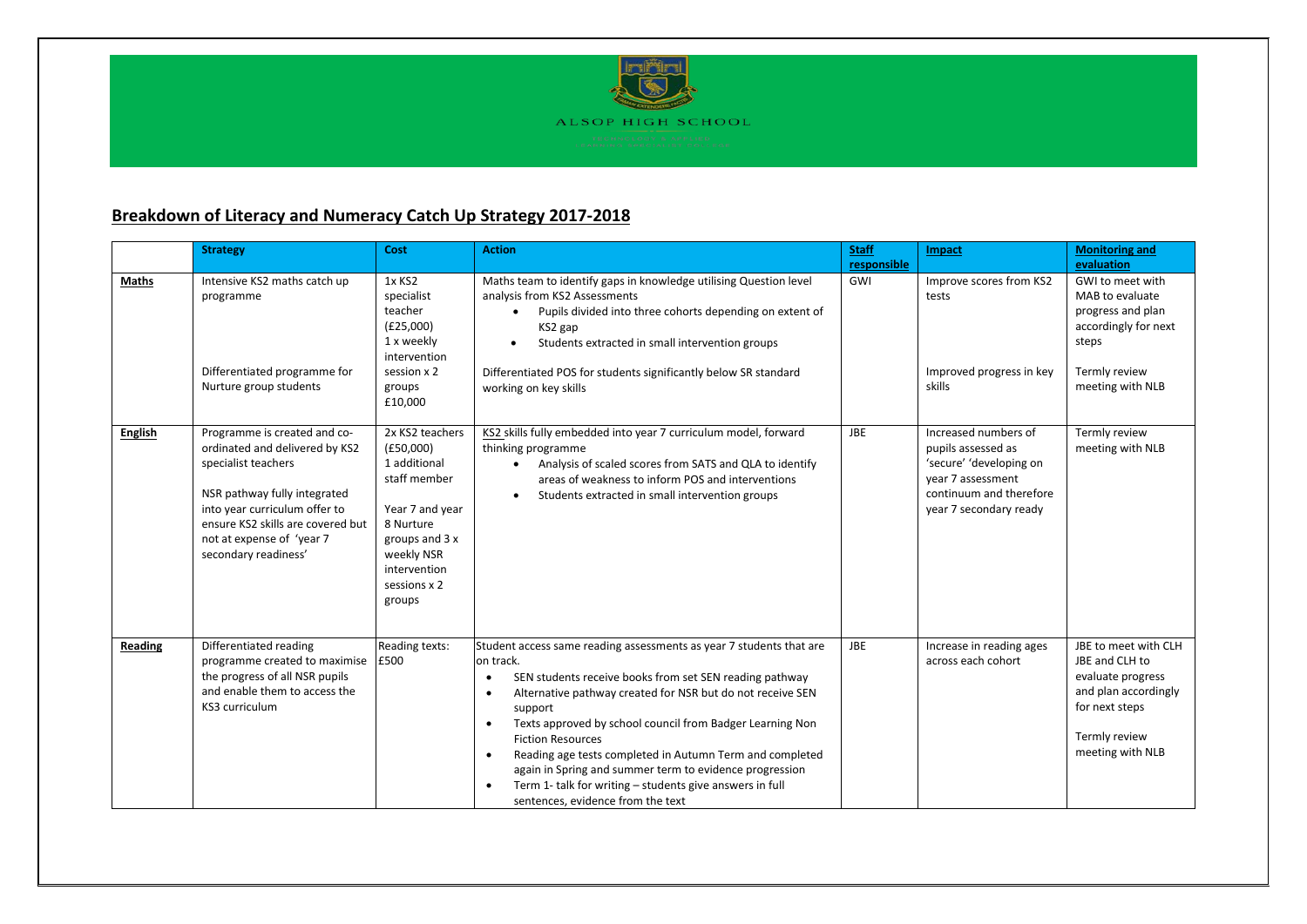

|                                   |                                                                                                                                                      |                       | Term 2 comprehension tasks in place of guided read<br>$\bullet$<br>Term 3 comprehension tasks with PEA paragraph<br>$\bullet$<br>NSR pupils graded on use of catch up skills before KS3 skills<br>$\bullet$<br>required at Grade 1<br>Nurture group pupils tackle skills and develop reading fluency<br>$\bullet$<br>- emphasis on social and emotional aspects of learning<br>Reading journal completed with support of parents<br>$\bullet$<br>Daily communication with parents through home reading<br>$\bullet$<br>journal. Pupils complete book reviews and comprehension task<br>when book is completed.<br>Pupils have individual reading targets on front of books each<br>$\bullet$<br>term.                                             |            |                                                                                                                                                                                |                                                                                                                      |
|-----------------------------------|------------------------------------------------------------------------------------------------------------------------------------------------------|-----------------------|---------------------------------------------------------------------------------------------------------------------------------------------------------------------------------------------------------------------------------------------------------------------------------------------------------------------------------------------------------------------------------------------------------------------------------------------------------------------------------------------------------------------------------------------------------------------------------------------------------------------------------------------------------------------------------------------------------------------------------------------------|------------|--------------------------------------------------------------------------------------------------------------------------------------------------------------------------------|----------------------------------------------------------------------------------------------------------------------|
| Writing                           | Intensive grammar and spelling<br>programme created to maximise<br>the progress of all NSR pupils<br>and enable them to access the<br>KS3 curriculum | £300 for<br>resources | Teaching and learning focus on grammar and spelling<br>Focus on SPAG through use of taught sessions (GFW)<br>$\bullet$<br>homework, writing mats, frames as well as access to<br>thesaurus and dictionaries<br>Weekly spellings, focus on spelling rules<br>$\bullet$<br>SPAG mistakes identified on assessments and targeted in<br>$\bullet$<br>lessons filling KS2 gaps<br>Weekly grammar activities set to target common errors<br>$\bullet$<br>In NSR Nurture groups grammar is fully embedded through<br>$\bullet$<br>starters and peer and self-assessments<br>Working VCOP wall.<br>$\bullet$<br>Termly writing targets on front of books.<br>$\bullet$<br>Small groups targeted in in intervention sessions to work on 'PEA'<br>programme | <b>JBE</b> | Improved spelling ages<br>across each cohort<br>Increase in pupils<br>assessed as 'secure' or<br>developing' or grade 1 on<br>KS3 assessment<br>continuum and therefore<br>SR. | JBE to meet with CLH<br>to evaluate progress<br>and then plan for<br>next steps<br>Termly review<br>meeting with NLB |
| Oracy,<br>Social and<br>emotional | Build self-confidence as well as<br>academic confidence in Nurture<br>group setting for most<br>vulnerable students                                  | Class trips -<br>£600 | Regular 'Show and tell' to group.<br>School trips to enhance social, personal and emotional development<br>Emphasis on 'Learning outside of the classroom' to enhance reading<br>and writing skills and social interaction                                                                                                                                                                                                                                                                                                                                                                                                                                                                                                                        | <b>NAW</b> | Improved social skills and<br>'learning how to learn.'                                                                                                                         | Termly review<br>meeting with MAR                                                                                    |